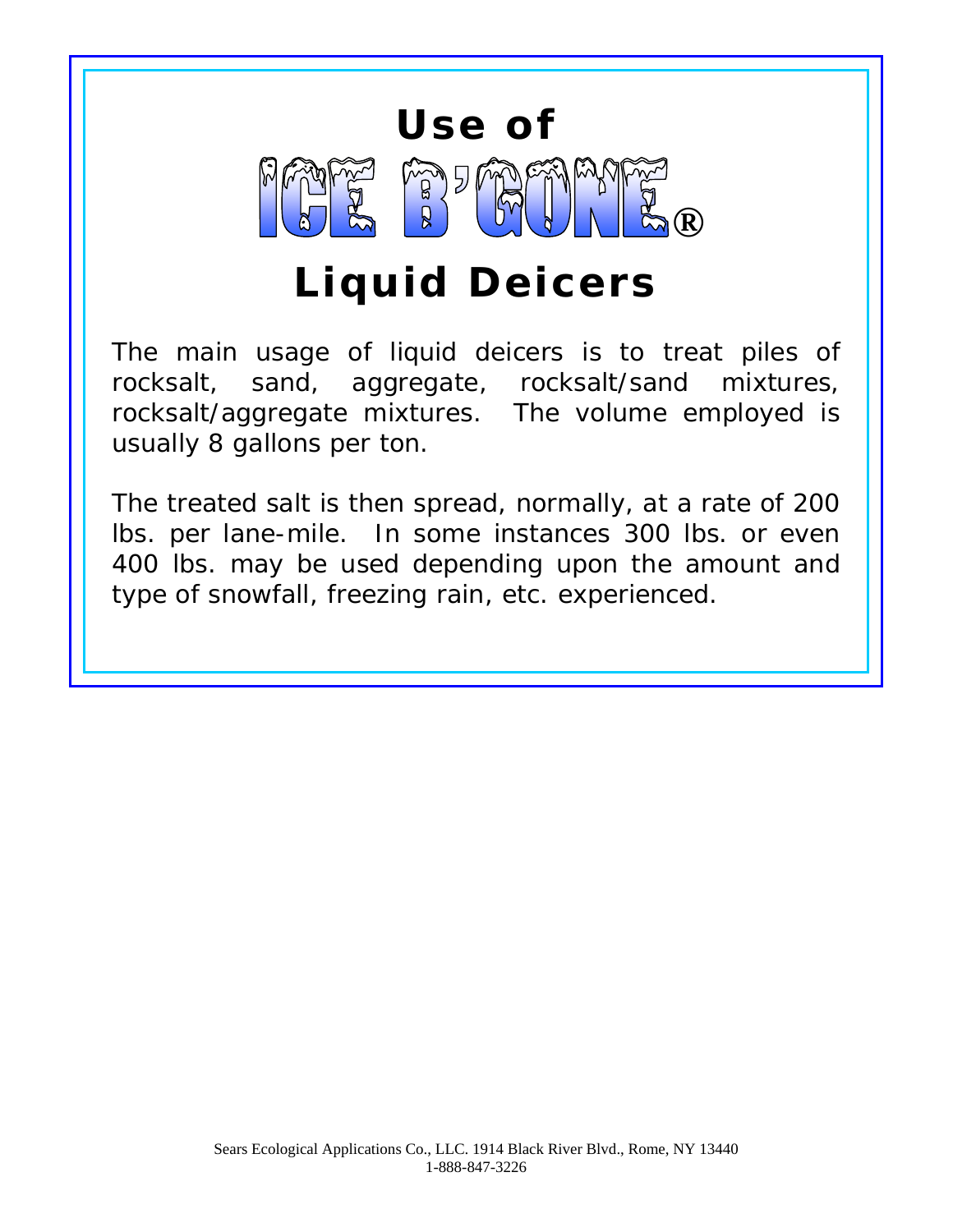# B.O.D. BIOLOGICAL OXYGEN DEMAND

Biological oxygen demand (BOD) values are meant to be used in the evaluation of a large scale spill into streams, lakes, rivers or other surface waters. Laboratory BOD tests can be found in the Environmental Protection Agency (EPA) or the American Public Health Association (APHA) protocols. The organizations such as the Strategic Highways Research Program (SHRP) and the Pacific Northwest States (PNS) group do not have requirements nor tests for BOD values.

BIOLOGICAL OXYGEN DEMAND VALUES FOR



LIQUID DEICERS

| Table I                 |                                                        |  |
|-------------------------|--------------------------------------------------------|--|
| <b>Deicer</b>           | <b>Biological Oxygen Demand</b><br>kg oxygen/kg deicer |  |
| Ice B'Gone I            | 0.258                                                  |  |
| Ice B'Gone II $(90/10)$ | 0.040                                                  |  |
| Ice B'Gone II $(80/20)$ | 0.067                                                  |  |
|                         |                                                        |  |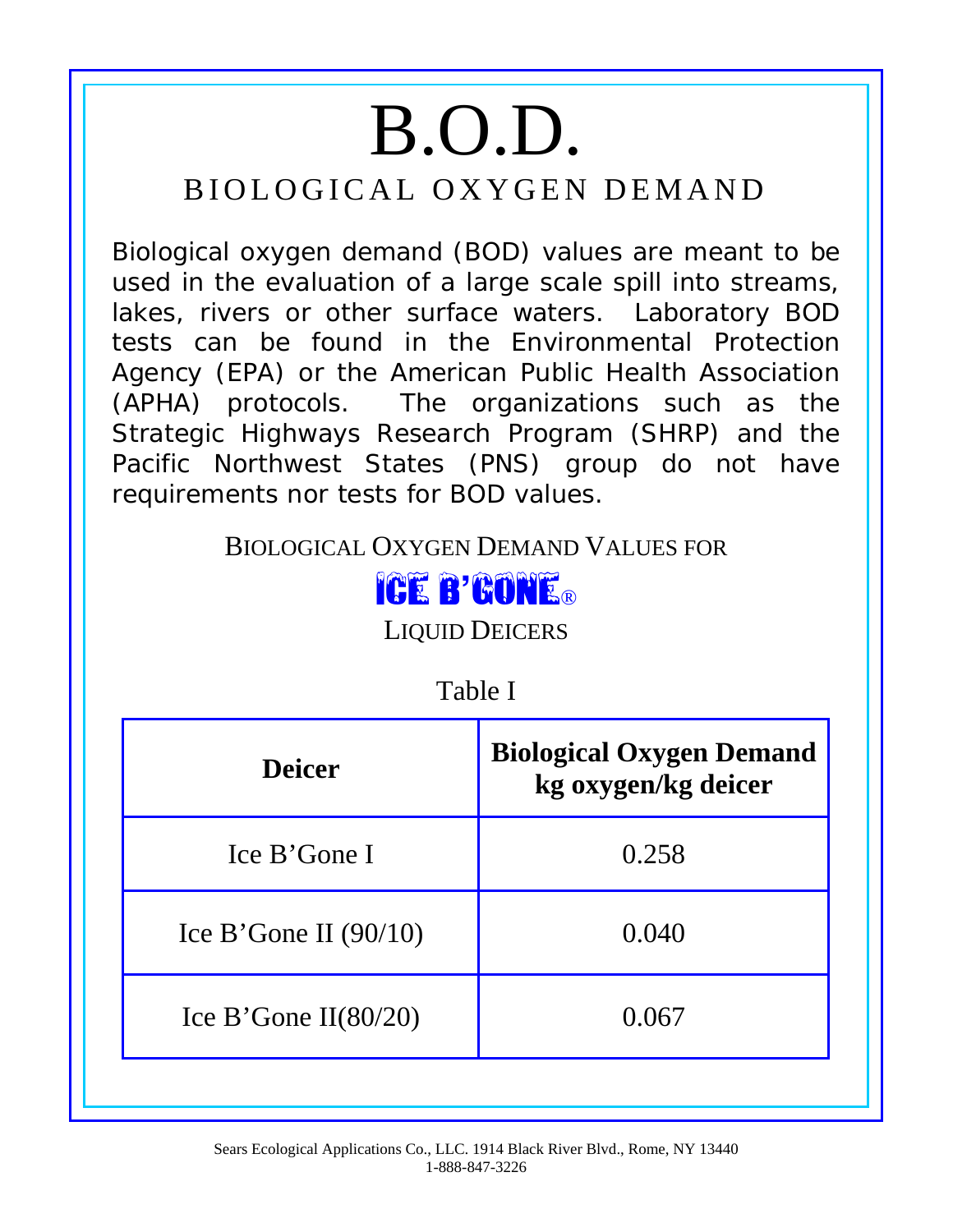#### OXYGEN USED (FROM BOD VALUES) BY

# ICE B'GONE®

### LIQUID AFTER 10 STORM EVENTS

The figures in Table II are made more meaningful when compared with the oxygen consumed by other activities. Straight run gasoline consists of a mixture of  $C_4$  to  $C_{10}$  hydrocarbons and Table III is calculated from the oxygen demand of octane  $C_8H_{18}$  as used in an automobile which obtains 20 miles per gallon. Therefore this automobile would consume 0.4774 kgs of oxygen for traversing just one mile of road.

| <b>Deicer</b>                                                                   | <b>Treated Salt Spreading Rates In</b><br><b>Lbs/Lane-Mile/Storm Event</b> |                  |                  |  |
|---------------------------------------------------------------------------------|----------------------------------------------------------------------------|------------------|------------------|--|
|                                                                                 | <b>200</b>                                                                 | 300              | 400              |  |
| Ice B'Gone I<br>$- O_2$ kg/sq.ft.<br>$- O_2$ kg/lane-mile                       | 0.00023<br>9.71                                                            | 0.00034<br>14.57 | 0.00046<br>19.46 |  |
| Ice B'Gone II $(90/10)$<br>$- O_2$ kg/sq.ft.<br>$-$ O <sub>2</sub> kg/lane-mile | 0.000036<br>1.54                                                           | 0.000055<br>2.31 | 0.000073<br>3.08 |  |
| Ice B'Gone II $(80/20)$<br>$- O_2$ kg/sq.ft.<br>- $O_2$ kg/lane-mile            | 0.000062<br>2.63                                                           | 0.000093<br>3.94 | 0.00012<br>5.26  |  |

Table II